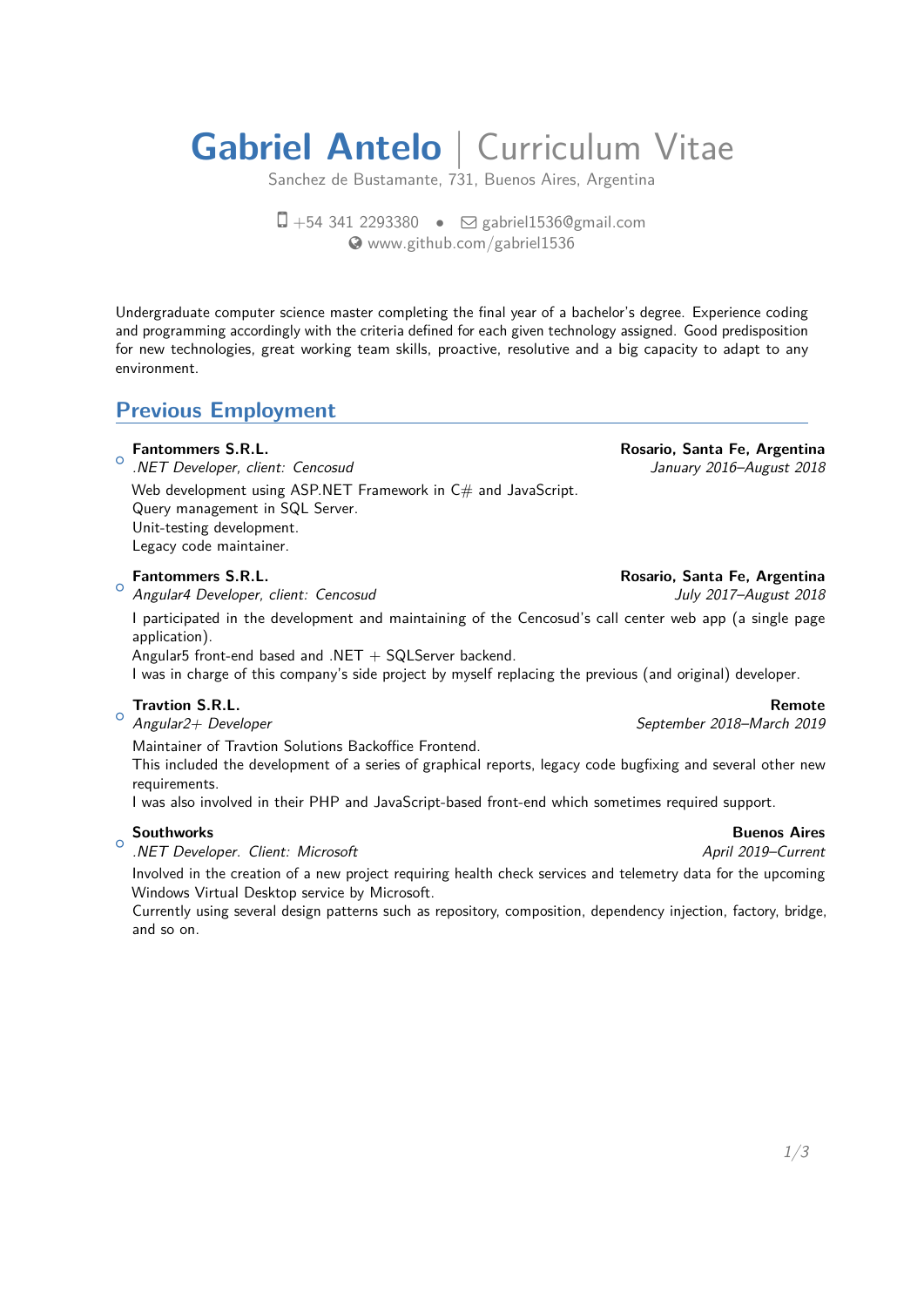## **Education**

Academic Qualifications..............................................................................................

 $\circ$ **FCEIyA - Universidad Nacional de Rosario Rosario, Santa Fe, Argentina** Computer Science (Masters degree), 2013–2019

<sup>+</sup> **4th year project:** 'Development of a tiger compiler in Haskell'

Notable Projects........................................................................................................

I was part of a 2-person project which consisted in creating a tiger compiler in Haskell. This required strong team-working skills and high technical ability. (see https://gitlab.com/DavidGiordana/TigerHaskell) **3rd year individual project:** 'Concurrent data file system'

- This challenging project took place over the entirety of my third year. It required excellent planning and organisational skills, and the ability to teach myself an entirely new and complex subject. The project consisted in implementing a concurrent data file system both in C and Erlang languages, using linux. (see https://github.com/gabriel1536/Emotion98.3, ReadMe in progress)
- $\circ$  4th year project: *'Development of a embedded language for regular expressions analysis'*

In the 4th year of my course I spent a semester completing a project for parsing and compiling regular expressions. It consisted in creating finite state machines by any browser (supporting javascript) and translating it to haskell language with the 'Haste' compiler for the GHC-based Haskell to JavaScript compiler. (see https://github.com/gabriel1536/Tp-Alp)

<sup>+</sup> **Personal little project:** 'Markov chains based BOT for twitter'

Simple program written in JavaScript that takes any user given tweets, creates a single .txt database and generates arbitrary text based on markov chains probabilities, then posts it as a tweet in a given interval. (see https://github.com/gabriel1536/Bots - This has a pending refactor)

## **Technical and Personal skills**

- <sup>+</sup> **Programming Languages:** Proficient in: C#, JavaScript, TypeScript, Haskell, JQuery, Python Also basic ability with: Assembly, Erlang, R.
- <sup>+</sup> **Industry Software Skills:** Photoshop (Intermediate), Adobe Illustrator (Intermediate), Matlab (Int), Most MS Office products, LATFX.
- $\circ$  Other Software Skills: Machine Learning, currently ongoing course by Udemy: https://www.udemy.com/share/100034BkEcdF5VQXQ=/
- **General Business Skills:** Good presentation skills, Works well in a team.
- **O Other:** Can write well organised and structured reports.

## **Interests and extra-curricular activity**

- $\circ$  I studied for about 3 years musical theory and can play both guitar and piano.
- $\circ$  I have lots of friends and consider myself a funny but serious guy, and I'm able to easily make new ones!
- <span id="page-1-0"></span>o I am also an avid runner, getting up to 10kms twice a week.